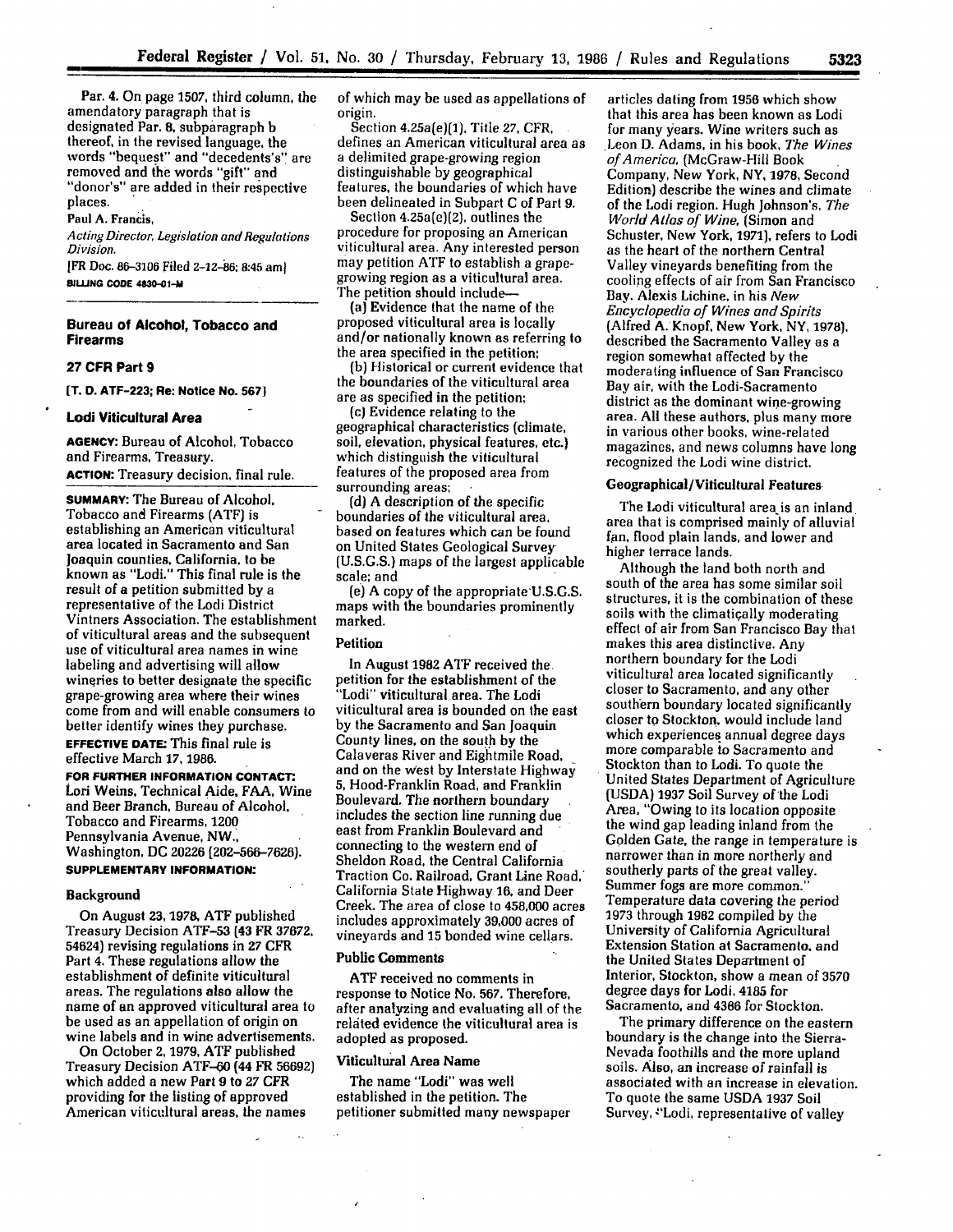plain, has 18.26 inches (of annual rainfall); and Valley Springs, about eight miles east of the area, and more or less representative of the foothill country, has 24.03 inches."

The area west of Interstate Highway **5** and Franklin Boulevard is flood-prone, poorly drained, delta land consisting of Ryde soils and peat.The segment of Highway **5** that is part of the western boundary is primarily located on the first firm soil east of the Sacramento River system.

Soils in the Lodi viticultural area are primarily Hanford, Delhi, or Dinuba in the alluvial fan soils; or San Joaquin, Madera, Romona, or Redding in the lower and upper terrace soils as shown in, "Soils of San Joaquin County, California" and "Soils of Sacramento County, California," University of California, Berkely, California, 1952 and 1954.

#### Boundaries

The 'eastern terminus of the southern boundary is its point of intersection with the eastern boundary of San.Joaquin County. A small segment of southwestern Calaveras County has been omitted from the proposed viticultural area in consideration of the total absence of current viticultural activity, and in the belief any future viticulturalists in the segment would not desire to be identified with Lodi.

The western boundary has used part of Interstate Highway **5,** which is roughly parallel to Thornton Road, and runs from one-quarter to, at most, two miles west of Thornton Road. ATF believes that this is a well defined border. At the intersection of Interstate Highway **5** and Hood-Franklin Road the boundary jogs to the east approximately one-half mile to the intersection with Franklin Boulevard which it follows northeast to the meeting point with the section line running east which extends to Sheldon Road.

The northern boundary starts from the point where Franklin Boulevard meets the section line extending due east to. the western end of Sheldon Road, then continuing east along Sheldon Road to its intersection with the Central California Traction Co. Railroad then southeast along the Central California Traction Co. Railroad to its intersection with Grant Line Road, and then extending northeast along Grant Line Road parallel to the Cosumnes River. At the point where Grant Line Road intersects California State Highway 16 the boundary follows Highway 16 southeast to Deer Creek, where it proceeds east along Deer Creek until **it.** intersects the eastern boundary of Sacramento County.

The eastern boundary excludes a small area of southwest Calaveras County including the principal community, Valley Springs. The boundary follows the eastern boundaries for Sacramento and San Joaquin Counties from Deer Creek in the north to the Calaveras River in the south.

### Miscellaneous

**ATF** does not wish to give the impression by approving Lodi as a viticultural area that it is endorsing the quality of the wine from this area. ATF is approving this area as being distinct and not better than other areas. By approving this area, Lodi wine producers would be allowed to claim a distinction on labels and in advertisements as to the origin of the grapes. Any commercial advantage gained can only come from consumer acceptance of Lodi wihes.

# Executive Order **12291**

In compliance with Executive Order **12291, ATF** has determined that this final rule is not a "major rule" since it will not result in:

(a) An annual effect on the economy of \$100 million or more;

(b) A major increase in costs or prices for consumers, individual industries, Federal, state, or local government agencies, or geographic regions; or

(c) Significant adverse affect on competition, employment, investment, productivity, innovation, or on the ability of United States-based enterprises to compete with foreignbased enterprises in domestic or export markets.

# Regulatory Flexibility **Act**

The provisions of the Regulatory Flexibility Act relating to an initial and final regulatory flexibility analysis **(5 U.S.C. 603,** 604) are not applicable to this final rule because it will not have a significant economic impact on a substantial number of small entities. The final rule will not impose, or otherwise cause, a significant increase in reporting, recordkeeping, or other compliance burdens on a substantial number of small entities. The final rule is not expected to have significant secondary or incidental effects on a substantial number of small entities.

Accordingly, **it** is hereby certified under the provisions of Section **3** of the Regulatory Flexibility Act **(5** U.S.C. **:** 605(b)) that this final rule will not have a significant economic impact on a substantial number of small entities.

### **Paperwork Reduction Act**

The provisions of the Paperwork Reduction Act of **1980,** Pub. L. **96-511,** 44 U.S.C. Chapter **35,** and its implementing regulations, **5** CFR Part **1320,** do not apply to this final rule because no. requirement to collect information is proposed.

### **Drafting Information**

The principal author of this document is Lori **D.** Weins, FAA, Wine and Beer Branch, Bureau of Alcohol, Tobacco and Firearms.

# List **of** Subjects in **27 CFR Part 9**

Administrative practice and procedure, Consumer protection, Viticultural area, Wine.

#### Authority and Issuance

27 CFR Part 9-American Viticultural Areas is amended as follows:

### **PART 9-[AMENDED]**

**Par. 1. The** authority citation for Part **9** continues to read as follows:

Authority: **27 U.S.C. 205.**

Par. **2. The** table of sections in **27** CFR Part **9,** Subpart **C,** is amended to add **the** title of § **9.107 as** follows:

**Subpart C-Approved American Viticultural Areas**

# **Sec.**

**9.107** Lodi.

Par. **3.** Subpart **C** is amended to **add**

**§** 9.107 as follows;

**§ 9.107 Lodi.**

(a) *Name.* The name of the viticultural area described in this section is "Lodi."

(b) *Approved maps.* The appropriate maps for determining the boundaries of the Lodi viticultural area are 20 U.S.G.S. 7.5 minute series maps, and are titled as follows:

**(1)** "Valley Springs SW, Calif." (1962, photoinspected **1973);**

(2) "Linden, Calif." (1968); **-**

**(3)** "Waterloo, Calif." **(1968,**

photoinspected 1978);

(4) "Lodi South, Calif." (1968, photorevised 1976);

**(5)** "Terminous, Calif." (1978);

(6) "Thornton, Calif." **(1978);**

*(7)* "Bruceville, Calif." (1968,

photorevised 1980);

**(8)** "Florin, Calif." (1968, photorevised 1980);

**(9)** "Elk Grove, Calif." (1968, photorevised **1979);**

**(10)** "Sloughouse, Calif." **(1968,** photorevised 1980);

**(11)** "Buffalo Creek, Calif." **(1967,** photorevised 1980);